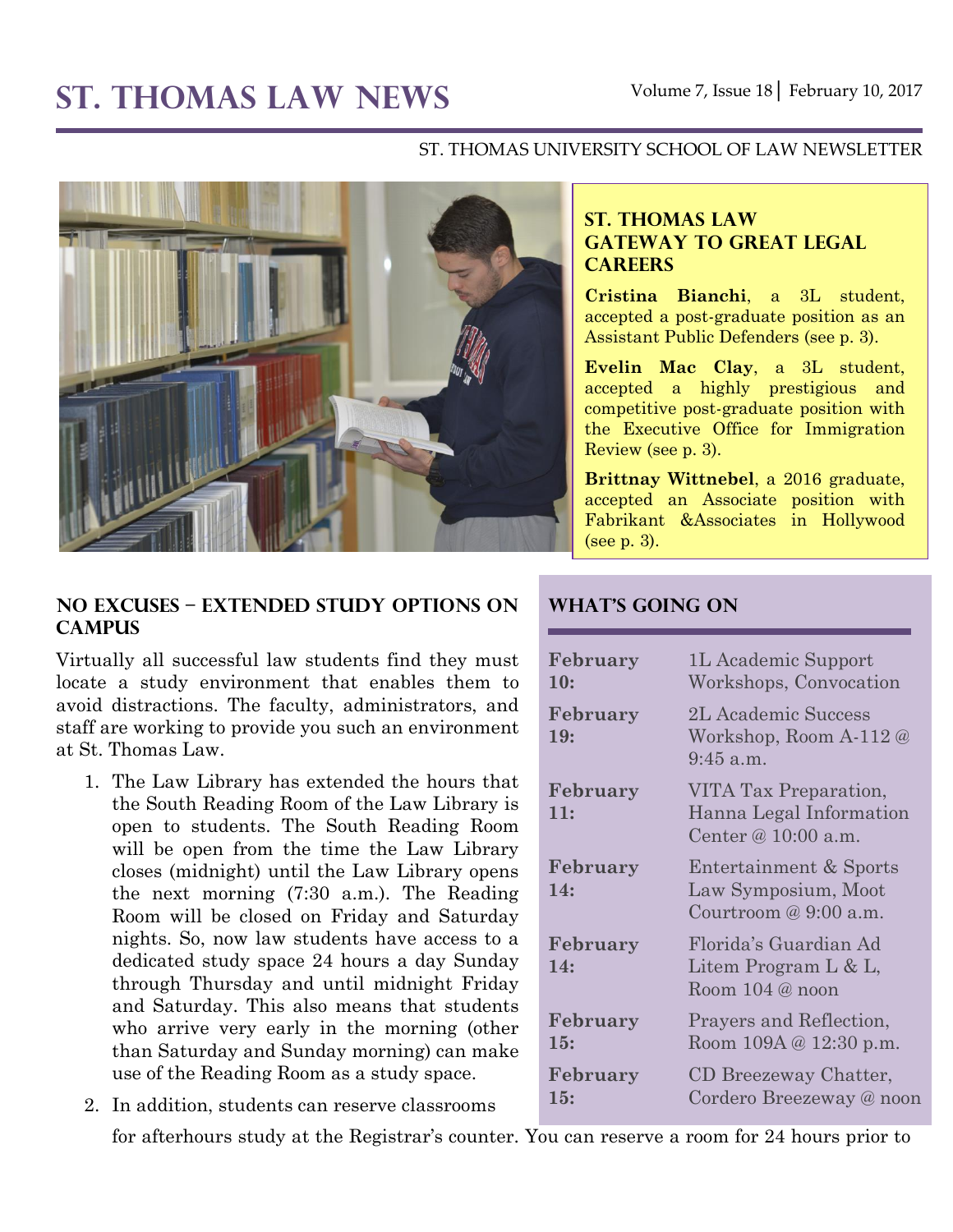the time needed. To reserve classrooms for study on a Saturday or Sunday, you must do that on the previous Friday. This enables students who want to work in study groups to make use of the classrooms after hours. The classrooms are available on a first-come, first-served basis.

3. You should also be aware that we have remodeled the Student Annex Building. So, in the lobby outside of the SBA/ Journal offices, all law students now have 24 hour access to a refrigerator, two microwaves, and vending machines, including a vending machine that dispenses coffee. So, students now have access to 24 hour coffee, and the ability to store and heat food.

Students are encouraged to help create the expectation that the Law Library and the Reading Room will be used as dedicated study space. If you see other students talking, speaking on their phones, eating, or otherwise creating a disturbance, please ask them to step into the Breezeway. If you are studying and need to talk to another student, make or answer a phone call, or otherwise intrude on a study-appropriate environment, then be respectful of your classmates, and do so in the Breezeway.

# **Trial Lawyers Summit**

On February 5, 2017, 1L students **Chris Tinton**, **Shari Linton**, and **Peter Abraham** (pictured from left to right) attended the Trial Lawyers Summit in Miami Beach. They *attended a* lecture entitled "The Five Stages of Law Firm Growth;" *learned* how marketing affects the growth of a law firm and the growing pains facing every stage of a firm's growing process; and *listened* to the concerns of lawyers who run law firms with 200 to 1000 cases a month. They also attended a Pre Super Bowl party, and visited the exhibition booths. All this was courtesy of the Trial Lawyers Summit.



# **Criminal Law Society Lunch & Learn**

On January 31, more than 60 St. Thomas Law students attended the Criminal Law Society's Lunch & Learn: From STU Law to the Supreme Court; presented by noted alumnus **Richard J. Diaz** '88. Mr. Diaz gave a lively and informative presentation beginning with his time as an STU law student, honing his craft as a top criminal defense attorney and later adding a civil trial practice. Mr. Diaz also shared with the students his tips for success and creating mentoring relationships.



#### **Bench & Bar Conference**

The Dade County Bar Association will host approximately 1,000 judges, attorneys, in-house counsel, and business leaders at the upcoming Bench & Bar Conference, on Friday, February 10, 2017. This is the largest event of its kind in Florida. The bar is offering a limited number of \$9 tickets for students to attend; it is from 12:00 p.m. until 5:00 p.m. Students can join for as much or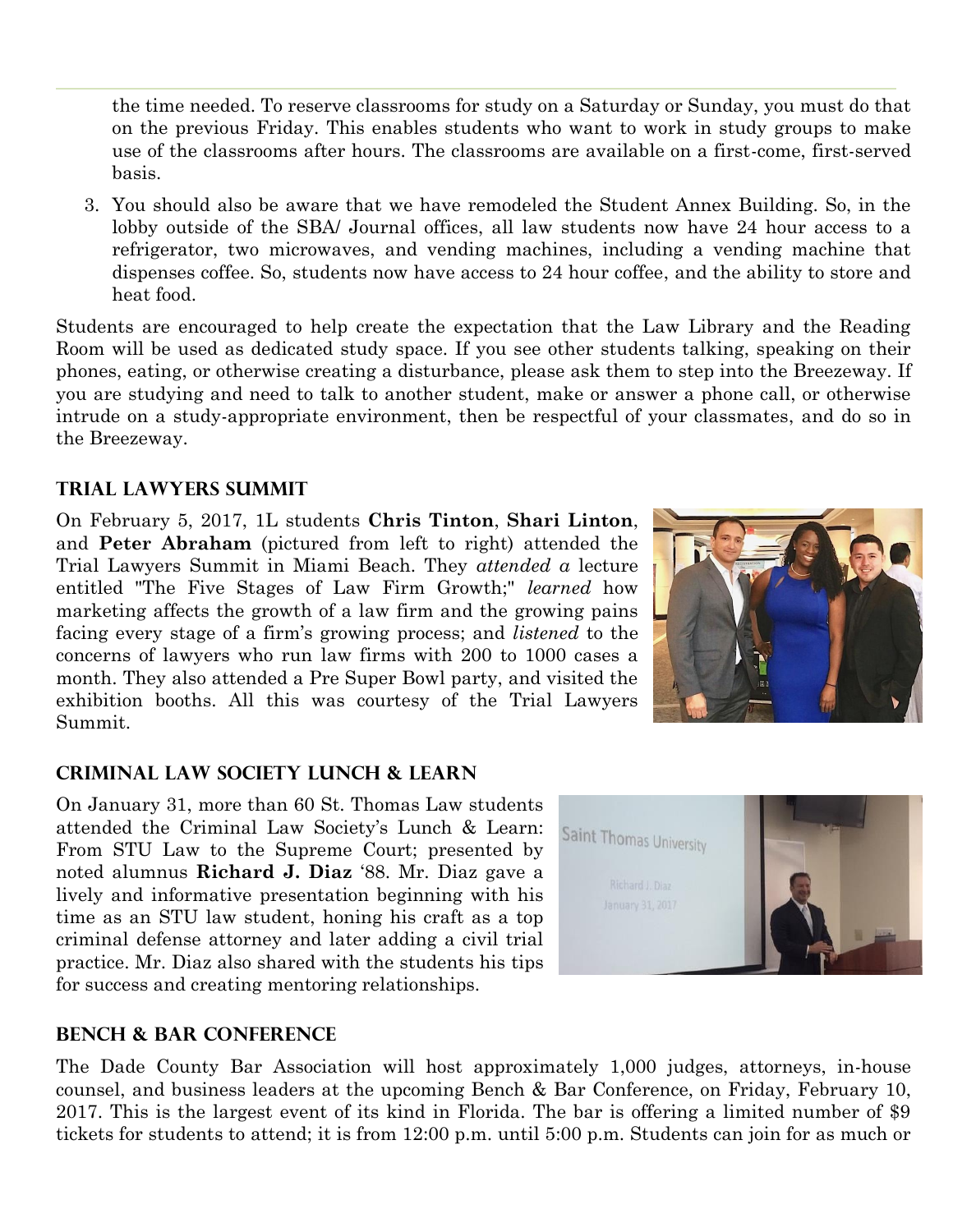little of the afternoon as they choose. This is an ideal opportunity for students interested in learning more about federal and state clerkships, in-house positions, government jobs and networking with South Florida's most distinguished attorneys.

Students may learn more and RSVP at [https://www.dadecountybar.org/2017-bench-bar-student](https://www.dadecountybar.org/2017-bench-bar-student-registration/)[registration/](https://www.dadecountybar.org/2017-bench-bar-student-registration/)

# **Entertainment & Sports Law Symposium**

The Entertainment and Sports Law Society invites the Law School community to its' 2017 Entertainment & Sports Law Symposium scheduled for Saturday, February 11, 2017, at 9:00 a.m. in the St. Thomas Law Moot Courtroom.

This symposium features dynamic panels led by national leaders in the fields of sports and entertainment law. There is a \$10 general admission cost, and it is free with student identification. For more information, please contact tenderbrock@stu.edu.

# **2017 Cuban American bar Association Pro Bono Gala**

On January 28, 2017, St. Thomas Law students **Peter Abraham** (1L) and **George Chevalier** (1L) attended the 2017 Cuban American Bar Association (CABA) *Pro Bono* GALA fundraiser, which benefits the legal advocacy services that the organization provides to the community.



## **STUDENT ACHIEVEMENTS**

**Cristina Bianchi**, a 3L student, accepted a post-graduate position as an Assistant Public Defender with the Miami-Dade Public Defender's Office.

**Evelin Mac Clay**, a 3L student, accepted a highly prestigious and competitive post-graduate position with the Executive Office for Immigration Review (Attorney General's 2-year Honors Program).

## **ALUMNI(AE) NEWS**

**Amanda Rodriguez**, a 2015 graduate, accepted an Associate position with Garcia Paez, P.A. in Miami Lakes, specializing in Insurance Defense, Family Law, Estate Planning, and Commercial Litigation.

**Lourdes Velez**, a 2015 graduate, accepted an Associate position with Silverberg Brito, PLLC in Miami, specializing in Property Insurance.

**Brittnay Wittnebel**, a 2016 graduate, accepted an Associate position with Fabrikant &Associates in Hollywood. Fabrikant & Associates is a full service transaction and civil litigation law firm with office in Miami-Dade, Broward, Palm Beach, Orlando, Fort Myers, and Clearwater; its area of practice is landlord-tenant evictions.

## *Faculty Announcements*

Professor **Marc-Tizoc González** worked with St. Thomas Law alumna **Victoria Mesa Estrada** '08 and one of his research assistants, **Jessica Biedron** (3L), to submit a motion for leave to file